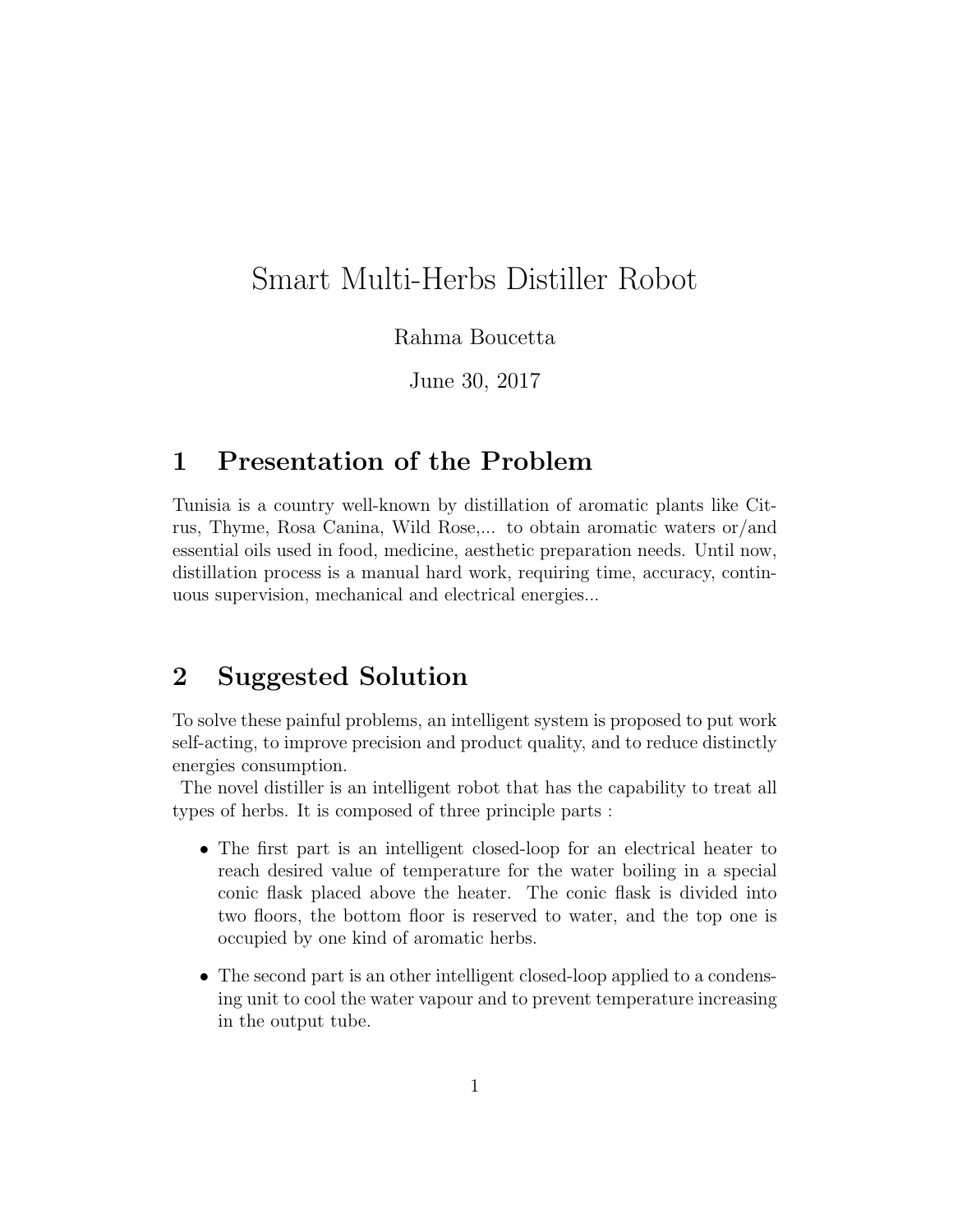

Figure 1: Primitive Distiller in 2017.



Figure 2: Intelligent Distiller.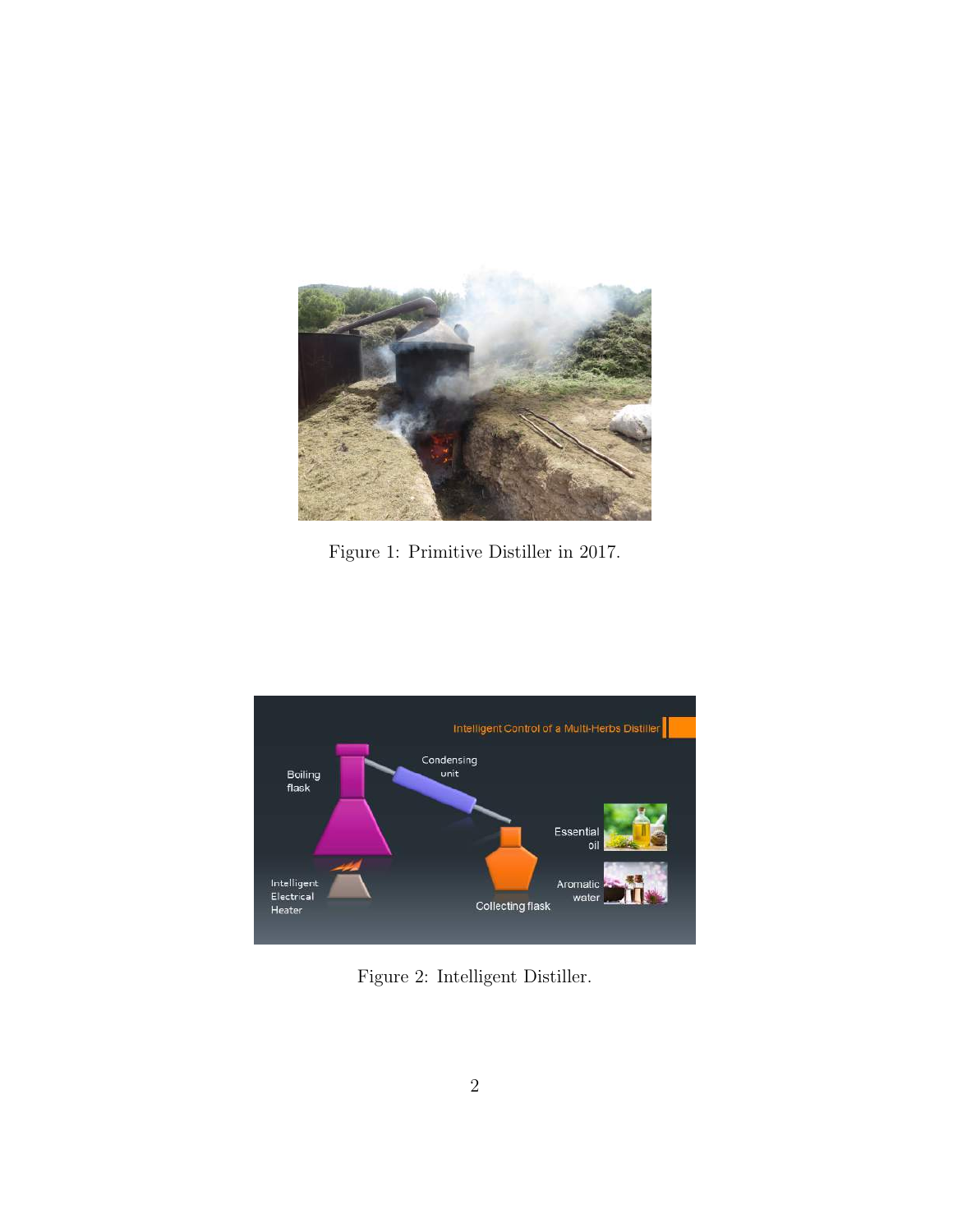

Figure 3: Smart Distiller Robot.

• The third part is the collecting flask where aromatic water stayed down and essential oil remains at the top, a nanoseparation is introduced in this flask to separate properly the oil to water.

We notice that the solution is based on artificial intelligence known as "Fuzzy Logic Theory" that allows control acting as a result of logical human reasoning of errors correction and this method do not require system parameters and models but needs human expertise with the operation of the distiller system. The novel distiller is a smart robot with articulated parts in one mechanism that can generates exact signals to each part with rapidity and accuracy. Electrical energy, also, can be replaced by photovoltaic source. A micro-controller is installed in the brain of the robot where a control algorithm is implemented and managed the different components of the distiller robot. The distiller can have the form of humanoid robot.

## 3 Description of the Design

The first step of this idea is to calculate a dynamic model of the different operating steps of the distiller and generate a numeric simulation of inputs and outputs signals variations in order to understand internal phenomena. The second step is to develop an entire command system based on "Mamdani" and "Sugeno" fuzzy logic sets using an adequate expertise of the manual